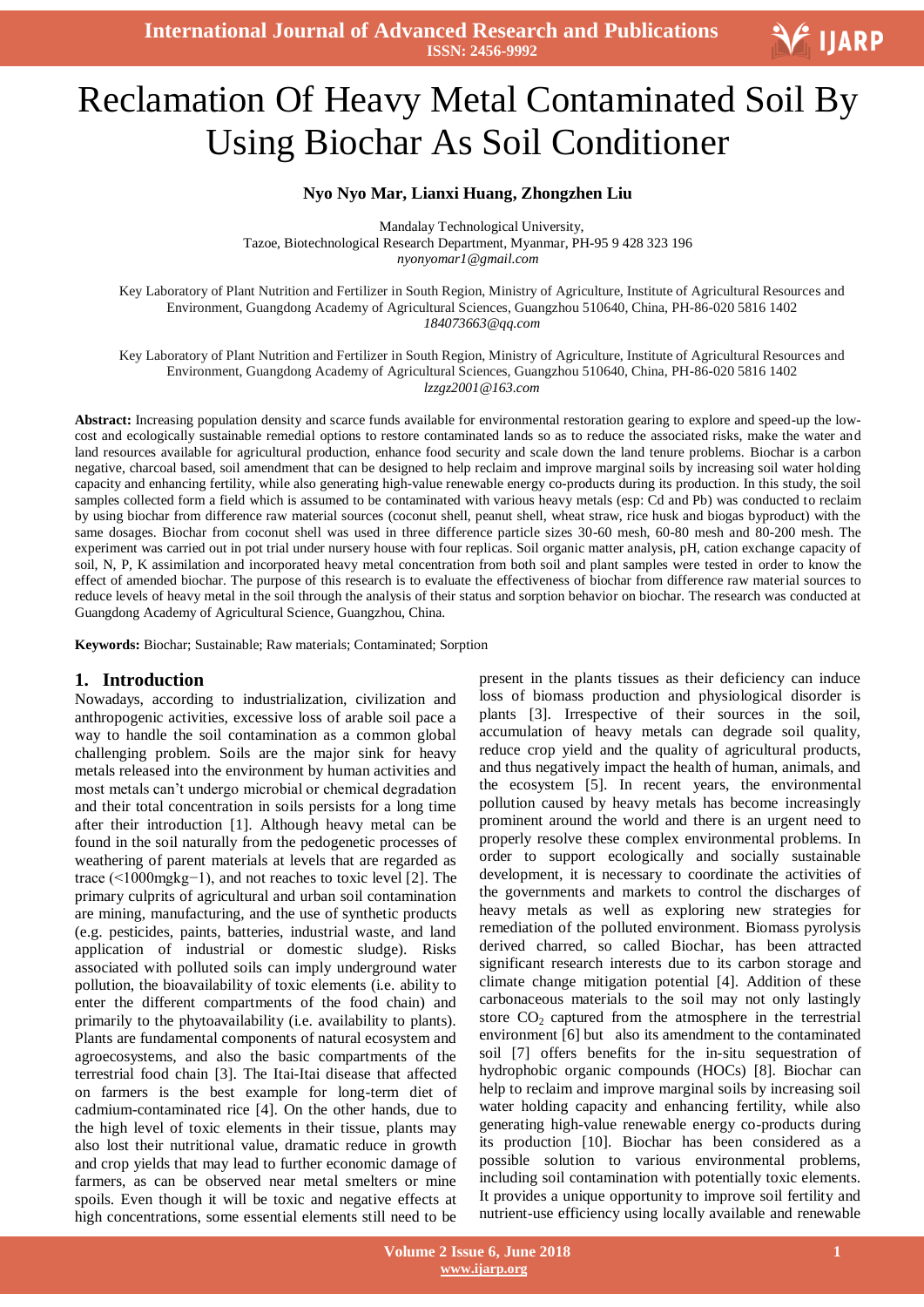

materials in a sustainable way [3]. In addition, biochar darkens the colour of soil, so that it warms more quickly in spring. The effects of biochar on the mobility of metals in soils are, however, poorly understood as their interactions are complex and several sorption mechanisms have been proposed for divalent metals such as lead, copper, cadmium, zinc and nickel (Pb, Cu, Cd, Zn and Ni), including electrostatic attraction with negatively charged biochar surfaces [11]. One of the concerns regarding the use of biochar for soil remediation is its long-term impact on the persistence of biodegradable pollutants [12]. Biochar may also increase [beneficial microbial activity](http://www.lawn-care-academy.com/soil-microorganisms.html) in the soil, which can contribute to higher crop yields. Moreover, adding biochar usually darkens the color of the soil, and since dark soils absorb more solar energy they may, depending on water content and plant cover, result in higher soil temperatures. This will affect rate processes, such as the [nutrient cycling,](http://en.wikipedia.org/wiki/Biogeochemical_cycle) and potentially prolong the growing season in seasonal environments. For example, in Japan it is a customary farming practice to apply charcoal to speed up snow melt [13]. Not all biochar is the same; the properties of the biochar will vary according to the type feedstock used (wood, animal waste, etc) and the temperature and duration of [pyrolysis](http://www.diacarbon.com/the-technology.php) through which it is produced. This gives biochar the potential to be engineered for specific properties that would meet specific needs in different types of soil. All of the fertility benefits of biochar will also vary depending on original soil properties, type of crop, local climate and geography [14].

# **2. Material and Methods**

Bioremediation is an effective and widely accepted method of treating heavy metal polluted soils. In this research, the agricultural soil samples which have high level of heavy metal incorporating were collected from the field of Renhua, Shaoguan City, Guangdong Province. The possible sources of pollutants in that soil samples might be accumulation from the environment as the place is surrounded by numerous mining industries. The potential contaminants are Pb and Cd whereas other type of metals may also be possible. The exsitu remediation treatment of was conducted by difference biochar and soil conditioner in small pots at the nursery house of Guangdong Academy of Agricultural Science, Guangzhou. During soil preparation for mustard cultivation, eight difference pots (including control one) with four replicas were prepared by amending the soil with biochar of seven different types: biochar from coconut shell in three difference particle sizes (30-60 meshs, 60-80 meshs, 80-200 meshs), biochar from peanut shell, biochar wheat straw, biochar from rice husk and biochar from biogas byproducts. Beside these amended biochar, the soil was also nourished by adding N, P, K in appropriate ratio. The vegetable mustard was cultivated in each pot for eight weeks and then collected the plants and soil samples for further analysis in laboratory. The soluble concentration of N, P, K, Zn, Ca, Pb, Cd, enzymes, pH and cation exchange capacity (CEC) were measured from the collected soil whereas the total concentrations of those incorporated metals and other parameters were also found-out in plant samples.

# **3. Result and Discussion**

The properties of biochar solely depend on the type and particle size of raw material used, temperature and process of pyrolysis. Difference biochar possess difference capacity

 and some particular materials might be more suitable than others to remediate different heavy metals. So, it is very important to consider not only soil type and characteristics but also the key biochar properties such as raw material source, surface area, pH, ash and carbon content which can be affected by post-treatments in order to promote biochars' ability to immobilize heavy metals [15]. According to experimental result biochar from difference sources play a difference role in plant growth. In the case of macronutrient uptake by plants, those all treatments are slightly less than the control one. In the case of heavy metal uptake by plant, those all the analyzed results showed that the amount detected in the biochar treatment were far less than the control one. The most significant treatments were the pots with coconut shell (80-200 mesh) derived biochar and pots with biogas byproduct derived biochar. In the heavily contaminated soil with biogas byproduct derived biochar added to it, the result measured about 20 percent uptake reduction of the heavy metal cadmium and lead whereas 16 percent of chromium uptake in comparison to those of the vegetable that grew in the same soil with no biochar. The treatment with coconut shell biochar (60-200 mesh) stands at the second less uptake of heavy metal into the plant. Amongst all the treatment, biochar from coconut 30-60 mesh and 60-80 mesh amended pots revealed far least effectiveness compare to other pots but they still can reduce heavy metal uptake by plants. Table 1 and 2 showed all the experimental results of the plant samples for N, P, K and other contaminants. The plants" uptake of heavy metals was substantially reduced in soil which contained biochar. Biochar could also be used as a soil conditioner prior to plant colonisation in acidic, polluted mine tailings. The results of Hartley et al. (2009) show that biochar can be used in combination with Miscanthus for phyto-stabilisation. More recent research has proved that biochar can have an added environmental benefit, improving the greenhouse gas balance of other bioenergy crops such as Miscanthus [16].

| Table 1: N, P, K assimilation in plant samples (mg/kg) |  |  |  |
|--------------------------------------------------------|--|--|--|
|--------------------------------------------------------|--|--|--|

| Treatment                 | Total N | Total K | Total P |
|---------------------------|---------|---------|---------|
| Control                   | 55.4    | 81.5    | 4.8     |
| Coconut Shell 30-60 mesh  | 54.2    | 90.5    | 4.82    |
| Coconut Shell 60-80 mesh  | 50.3    | 91.5    | 4.8     |
| Coconut Shell 80-200 mesh | 47.9    | 88.25   | 5.37    |
| Peanut Shell              | 54.6    | 105.25  | 5.03    |
| <b>Wheat Straw</b>        | 52.8    | 117.25  | 4.72    |
| <b>Rice Hush</b>          | 44.8    | 94.25   | 4.29    |
| Biogas Byproduct          | 44.3    | 72.25   | 4.19    |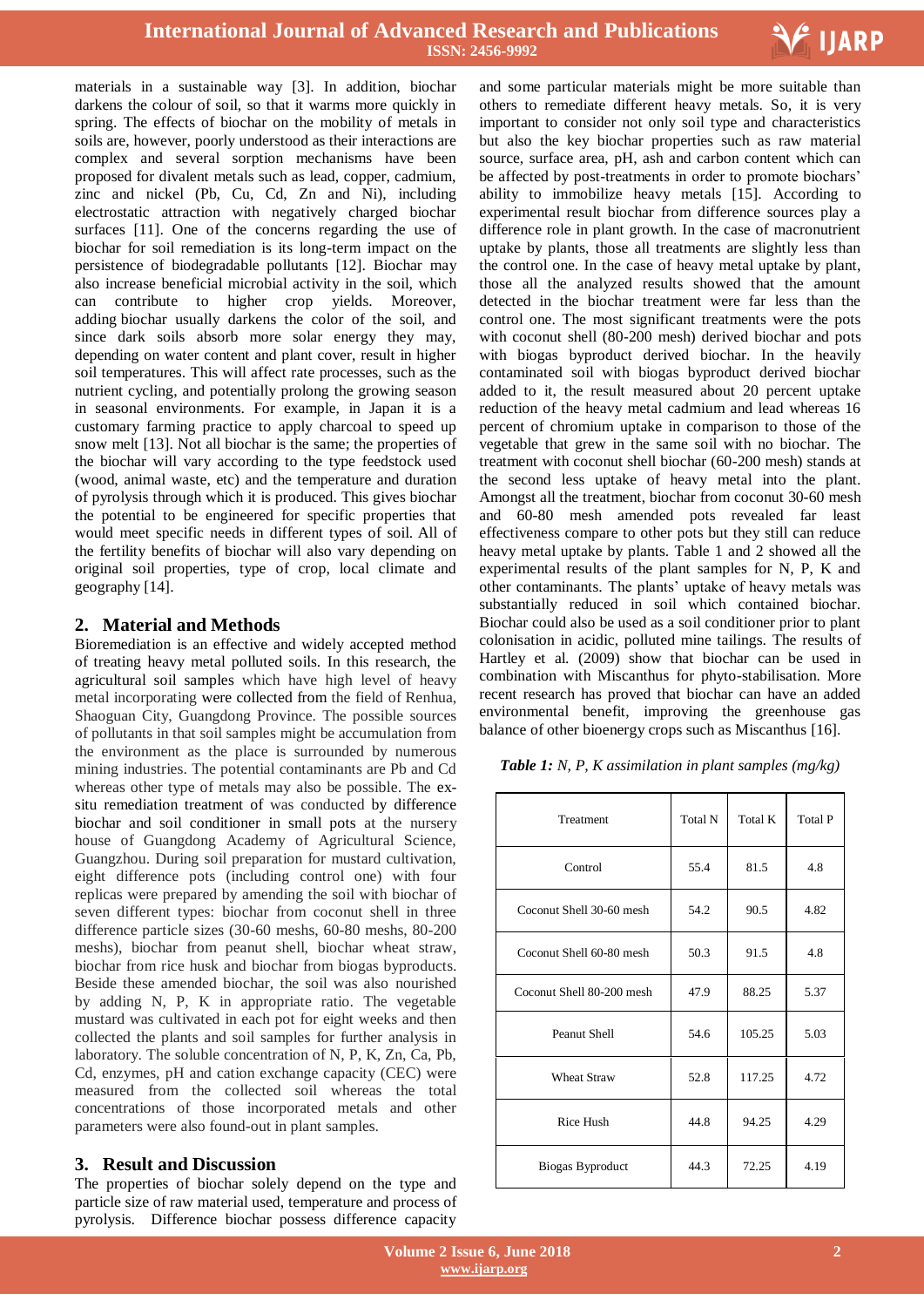

| <b>Table 2:</b> Incorporated heavy metal concentration in plant |  |
|-----------------------------------------------------------------|--|
| samples $(mg/kg)$                                               |  |

| Treatment                        | Ph  | C <sub>d</sub> | Cr             | Cu   | Zn   | As    | Hg    |
|----------------------------------|-----|----------------|----------------|------|------|-------|-------|
| Control                          | 102 | 17.1           | 15             | 23.6 | 1667 | 3.56  | 0.019 |
| Coconut<br>Shell 30-<br>60 mesh  | 50  | 15.1           | 9.9            | 21.1 | 1727 | 1.49  | 0.01  |
| Coconut<br>Shell 60-<br>80 mesh  | 37  | 13             | 5.9            | 18.2 | 1447 | 1.09  | 0.006 |
| Coconut<br>Shell 80-<br>200 mesh | 19  | 8.6            | $\mathcal{L}$  | 15.9 | 989  | 0.797 | 0.003 |
| Peanut<br>Shell                  | 26  | 9.6            | 1.9            | 17.1 | 779  | 0.619 | 0.005 |
| Wheat<br><b>Straw</b>            | 33  | 16.6           | $\overline{4}$ | 16.5 | 1196 | 0.92  | 0.007 |
| <b>Rice Hush</b>                 | 23  | 9.6            | 1.6            | 14.8 | 1044 | 0.779 | 0.005 |
| <b>Biogas</b><br>Byproduct       | 21  | 3.5            | 2.5            | 9.3  | 188  | 0.98  | 0.006 |

Biochar is incorporated in soil with organic or inorganic fertilizer as a soil ameliorant to enhance certain soil properties such as pH, CEC and microbial proliferation. As deliberate soil amendment, biochar is, in most cases, incorporated within the soil, rather than just being added on the surface where wind or water erosion can transport biochar particles [17]. Biochar has some unique properties that make it particularly susceptible to movement in the soil [4]. Uptake and accumulation of trace elements by plants are affected by several soil factors, including pH, Eh, clay content, organic matter content, cation exchange capacity, nutrient balance, concentration of other trace elements in soil, and soil moisture and temperature. Many findings confirm that the solubility of heavy metals in soil is directly correlated with the redox potential [18]. H. S. Helmisaari et al. (2007) showed that under same pH values, metal solubility increases as redox potential decreases. As redox potential decreases, trace elements become less available. The experiments for determination of pH, total N, P, K assimilation and available concentration of phosphorus, Pb, Cd, Cu and Zn in soil samples were also carried out. The long lasting benefits of biochar include the soil"s increased retention of nutrients and water, which enhances crop growth. The most significant improvement is increase in soil pH from 5.95 up to 7.4 and it can provide short-term benefits by contributing nutrients and offering a liming effect for soils. The available concentrations of Pb, Cd, Cu, Zn and P were also increased compare with non-biochar treated one. Biochar can have an unusually high cation exchange capacity, but also appears able to adsorb phosphate and an anion. All the experimental results for soil samples analysis were shown in Table 3 and Table 4. It is likely that that one of the best approaches to combine biochar and phytoextractors would be in multicontaminated soils, where both can target at different elements.

*Table 3: Chemical assimilation in soil samples (mg/kg)*

| Treatment                        | pH   | OM    | Total<br>N | Total<br>P | Total<br>K | Hydr<br>οl<br>ytic<br>N |
|----------------------------------|------|-------|------------|------------|------------|-------------------------|
| Control                          | 5.95 | 0.078 | 0.126      | 0.105      | 0.623      | 29.21                   |
| Coconut<br>Shell 30-60<br>mesh   | 6.06 | 0.189 | 0.029      | 0.148      | 1.03       | 16.98                   |
| Coconut<br>Shell 60-80<br>mesh   | 5.94 | 0.168 | 0.048      | 0.12       | 0.118      | 39.23                   |
| Coconut<br>Shell 80-<br>200 mesh | 6.12 | 0.078 | 0.0647     | 0.135      | 0.207      | 22.49                   |
| Peanut<br><b>Shell</b>           | 6.37 | 0.196 | 0.073      | 0.152      | 1.095      | 36.43                   |
| Wheat<br>Straw                   | 6.18 | 0.159 | 0.039      | 0.229      | 0.515      | 20.46                   |
| <b>Rice Hush</b>                 | 6.14 | 0.191 | 0.047      | 0.098      | 0.778      | 25.84                   |
| <b>Biogas</b><br>Byproduct       | 7.4  | 0.117 | 0.046      | 0.099      | 0.623      | 11.37                   |

*Table 4: Chemical assimilation in soil samples (mg/kg)*

| Treatment                          | As    | Availa<br>ble Ph | Availa<br>ble Cd | Avail<br>able<br>Cu | Availa<br>ble Zn | Availa<br>ble P |
|------------------------------------|-------|------------------|------------------|---------------------|------------------|-----------------|
| Control                            | 1.928 | 3.074            | 0.076            | 0.064               | 5.989            | 6.923           |
| Coconut<br>Shell 30-60<br>mesh     | 1.028 | 7.771            | 0.048            | 0.196               | 5.788            | 3.242           |
| Coconut<br>Shell 60-80<br>mesh     | 1.303 | 11.635           | 0.082            | 0.022               | 4.359            | 5.19            |
| Coconut<br>Shell 80-<br>$200$ mesh | 0.799 | 7.972            | 0.014            | 0.134               | 2.173            | 7.663           |
| Peanut<br><b>Shell</b>             | 0.435 | 9.264            | 0.078            | 0.118               | 4.863            | 1.861           |
| Wheat<br>Straw                     | 0.747 | 7.972            | 0.092            | 0.047               | 4.825            | 9.894           |
| <b>Rice Hush</b>                   | 1.886 | 9.264            | 0.039            | 0.198               | 1.871            | 5.242           |
| <b>Biogas</b><br><b>Byproduct</b>  | 1.722 | 7.15             | 0.013            | 0.152               | 12.35<br>1       | 3.839           |

# **4. Conclusion**

In China, the environmental pollution caused by heavy metals has become increasingly prominent and is the most challenging problem. There is an urgent need to find better and environmentally sound approaches that can properly effective to reclaim the pollution . In order to support ecologically and socially sustainable development, it is necessary to coordinate the activities of the governments, researchers and farmers for best fit soil and environment management practices. The relative contribution of the different mechanisms to heavy metal immobilization by different biochar remains unknown, although some authors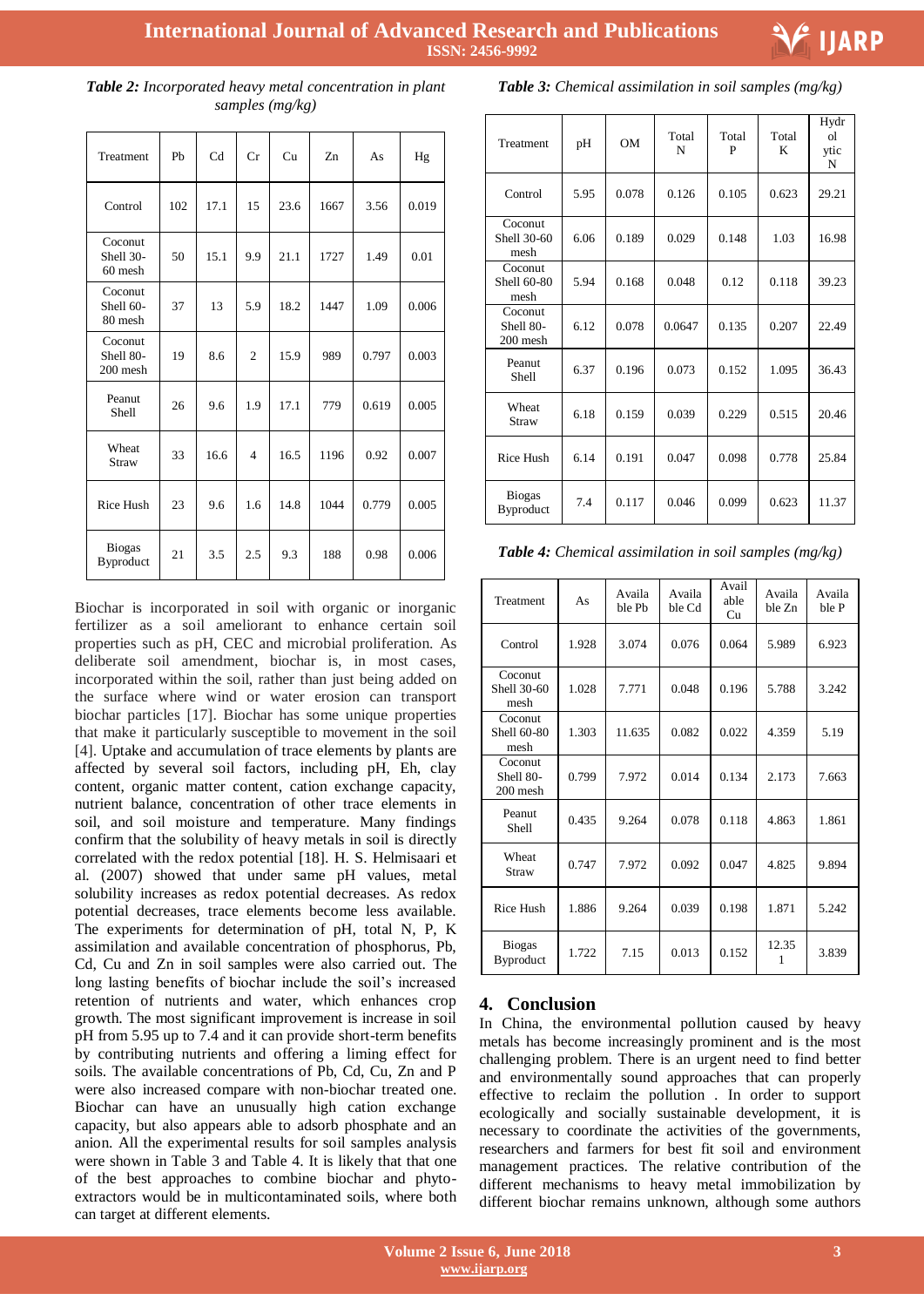

postulate that it is mostly a pH effect. The changes that biochar can undergo also depend upon its production conditions. These conditions are of great importance to achieve long-term soil enhancement – for example, its sorption properties are initially strongly influenced by the production temperature [4] and atmosphere, which determine the surface area of the particles. Less leaching of nutrients (such as calcium, potassium, magnesium, and nitrogen) means that more nutrients are available for plant uptake. Therefore adding biochar to soil will result in greater fertilizer efficiency: the crop can use a greater amount of the fertilizer added. Although biochar is not a fertilizer itself, it improves the overall health and quality of the soil [20]. According to this experiment, it is clear that biochar from biogas by-product is the most effective one amongst all other treatment. They may be due to the use of integrated biomass for its production. Coconut shell derived biochar of 80-200 mesh also show promising result and effectiveness whereas the rest two coconut shell derived biochar, 30-60 mesh and 60-80 mesh, have the least improvement. Further investigation for relationship between particle size and sorption behavior was needed. Increasing the efficiency of crop-bearing soil could be one of the greatest breakthroughs to food provision around the world and this may help to reduce such fluctuations of the most important supplies that human beings rely upon for survival.

## **References**

- [1] Al Agely, A., Sylvia, D. M., and Ma, L. Q, "Mycorrhizae increase arsenic uptake by the hyperaccumulator Chinese brake fern (Pteris vittata L.)" Journal of Environmental Quality, VI, 2181– 2186, 2005.
- [2] F . Rees , M. O. Simonnot, J. L. Morela, "Short-term Effects of Biochar on Soil Heavy Metal Mobility are Controlled by Intra-particle Diffusion and Soil pH Increase", European Journal of Soil Science., 65, 149– 161, 2004.
- [3] Lehmann, "A handful of carbon in Nature", 447. 2007
- [4] Kassam, A. H., van Velthuizen, H.T., Fischer, G.W. and Shah, M. M., "Resources Data Base and Land Productivity. Agro-Ecological Land Resource Assessment for Agricultural Development Planning: A Case Study of Kenya, Soil Resources Report", 1991.
- [5] Zyrin, D. and Orlov, D. (eds.), "Physical and chemical investigation of soil," Moscow: Publishing House of Moscow State University. 382 p /in Russian, 1980.
- [6] Zimmerman, A.R, "Abiotic and Microbial Oxidation of Laboratory-Produced Black Carbon (Biochar)", Environmental Science and Technology, 2010.
- [7] Beesley, L. Moreno-Jiménez, E. Gomez-Eyles, J.L, "Effects of biochar and Green Waste Compost Amendments on Mobility, Bioavailability and Toxicity of Inorganic and Organic Contaminants in a Multi-element Polluted Soil," 2010.
- [8] Johannes Lehmann, Stephen Joseph, Journal of Science and Technology, "Biochar for Environmental Management" Science and Technology, 4-449, 2009.
- [9] Ogawa, M, "Utilization of Symbiotic Microorganisms and Charcoal in Tropical agriculture and Forestry and CO2 Fixation" Soil Microorganisms, 73–79,1999.
- [10] Jin, H., Lehmann, J. and Thies, J. E. (2008) "Soil Microbial Community Response to Amending Maize Soils with Mmaize Stover Charcoal', in Proceedings of the 2008 Conference of International Biochar Initiative, 2008.
- [11] Uchimiya, M., Lima, I. M., Klasson, K. T., and Wartelle, L. H, "Contaminant Immobilization and Nutrient Release by Biochar Soil Amendment", 935– 940, 2010.
- [12] Rhodes, A.H., Carlin, A., Semple, K.T., "Impact of Black Carbon in the Extraction and Mineralization of Phenanthrene in Soil," Environmental Science and Technology, 42. 2008.
- [13] P.Meynet, E. Moliterni, R.J. Davenport, W.T. Sloan., J. V. Camacho., D. Werner, "Predicting the Effects of Biochar on Volatile Petroleum Hydrocarbon Biodegradation and Emanation from Soil", Soil Biology and Biochemistry, 30-40, 2014.
- [14] Lu, H., Zhang, Y. Y., Huang, X., Wang, S., and Oiu, R, "Relative Distribution of Pb2+ Sorption Mechanisms by Sludge-derived Biochar," 854–862, 2012.
- [15] M. Ghosh and S. P. Singh, "A review on Phytoremediation of Heavy Metals and Utilization of Its Byproducts," Applied Ecology and Environmental Research, Vol. 3, No. 1, 1–18, 2005.
- [16] Hartley, W., Dickinson, N. M., Riby, P., and Lepp, N. W, "Arsenic Mobility in Brownfield Soils Amended with Green Waste Compost or Biochar and Planted with Miscanthus," 2654–2662, 2009.
- [17] Kabata-Pendias, A. and Pendias, H.. "Trace Elements in Soil and Plants," CRC press, 403, 2001.
- [18] S. Dushenkov, "Trends in Phytoremediation of Radionuclides," Plant and Soil, 249, 167–175, 2003.
- [19] H. S. Helmisaari, M. Salemaa, J. Derome, O. Kiikkil<sup>"</sup>o, C. Uhlig, and T. M. Nieminen, "Remediation of Heavy Metal Contaminated Forest Soil Using Recycled Organic Matter and Native Woody Plants," Journal of Evironmental Quality, 36, 1145–1153, 2007.
- [20] Zimmerman, A.R., "Abiotic and Microbial Oxidation of Laboratory-Produced Black Carbon (Biochar)," Environmental Science and Technology, 44, 2010.